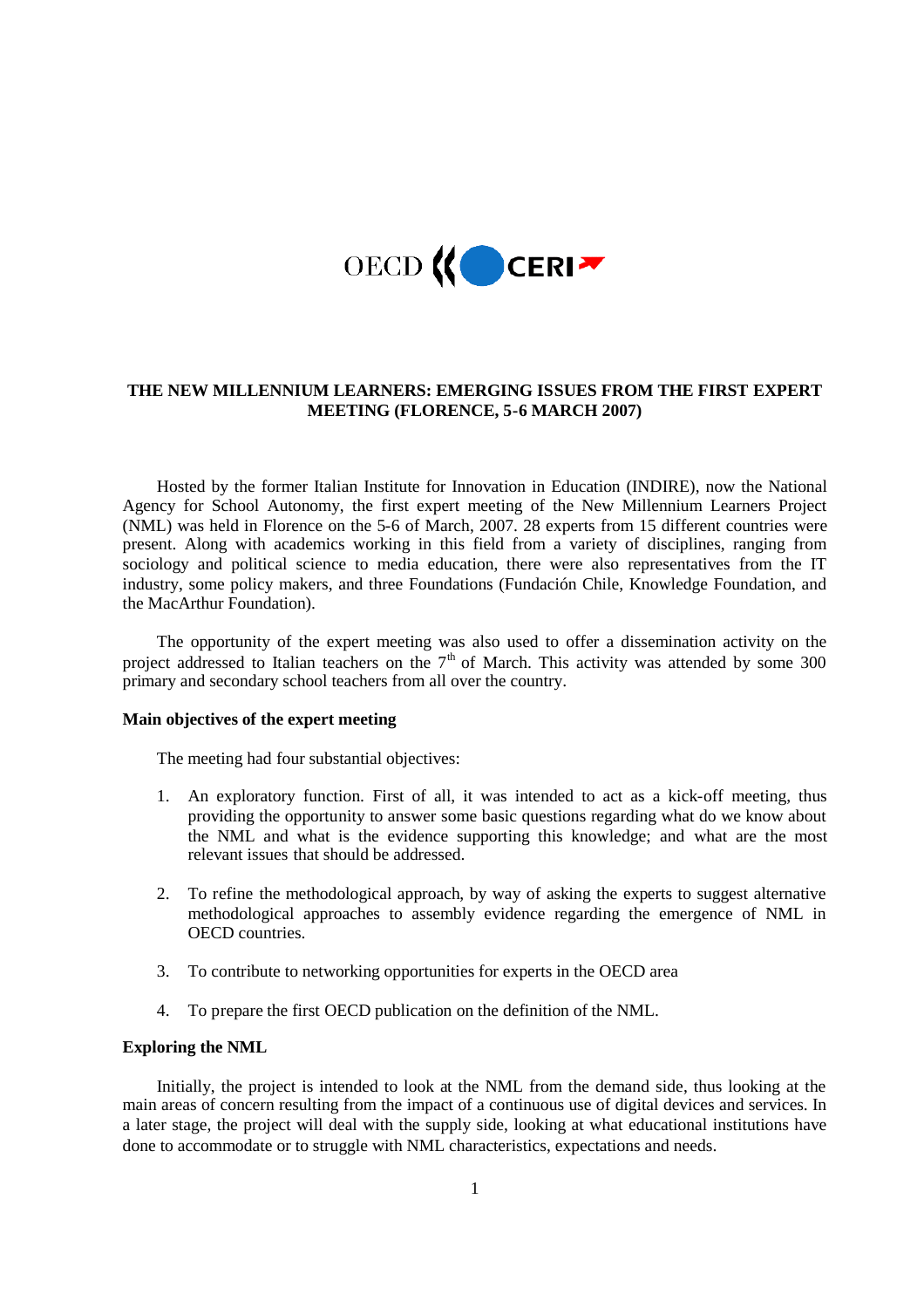This expert meeting was therefore focused on four main areas:

- 1. The definition of NML: which characteristics conform the profile of NML.
- 2. The impact of digital technologies on cognitive skills development.
- 3. The evolution of social values and lifestyles.
- 4. The overall impact of ICT on learning expectations and educational performance.

# *Defining NML*

The starting point for the meeting was the topic of how to define NML considering the following questions: Are all teenagers NML? Do they, because of their daily out-of-school use of a wide range of ICT, have different views about communication, knowledge management and learning than the ones traditionally supported by teachers? What about adult people? Are these views equivalent among NML throughout OECD countries? What factors explain the differences? Are they mostly dependent on the amount of ICT exposure? To what extent are these views shared by NML irrespective of their socio-economic status? Has gender any influence on becoming NML? Are there different and even competing NML profiles as regards the range of technological devices and services used, the frequency of use, and its purpose? All these questions were discussed by Prof. Win Veen (Delft Technological University, NL), Prof. Luca Toschi (University of Florence, IT), and Prof. Eszther Hargittai (Northwestern University, US).

Not surprisingly, all experts agreed on the importance of NML as an emerging phenomenon all over OECD countries and its relevance for educational policy making and practice. But as a matter of fact, there is little evidence supporting some commonly agreed beliefs, as for instance that this is exclusively a generational phenomenon and that all teenagers are equally NML. As a result, irrespective of how attractive and fancy the concept of NML may seem to be, there is a need to better define it, exploring not only the most salient elements that are more appealing but drawing on what evidence is telling us.

To begin with, there seem to be some already well-established conceptions regarding the characteristics of the digital natives, but these are more based on theoretical assumptions than on empirical evidence. For example, although concepts like multitasking or non-linear approach to information are taken for granted in the case of digital natives, there is little known about their practical implications. Same applies to the spread of videogames and the nature of implicit learning that players can eventually acquire. If little is known about this, discussing the actual implications for education can be really inappropriate. Instead of this, more work should be done to validate the theoretical hypothesis about the crucial characteristics than could be said to shape NML.

This is even aggravated by the fact that, besides to eventual changes in the younger generations because of technologies, society as a whole seems to be in the beginning of a cycle of social change that could lead to a true networked society. Again, the practical implications of this evolution are easy to depict in theory, but more analytical work is required to really apprehend the relevance of this change in social and political terms, but also in education.

In all, empirical research although still limited points out that far from being a generation-wide phenomenon, NML has to be further investigated to uncover very different profiles. As some results underline, even in the same generation there are indications of the emergence of a second digital divide, which instead of being related to the access to technologies (first digital divide) is linked with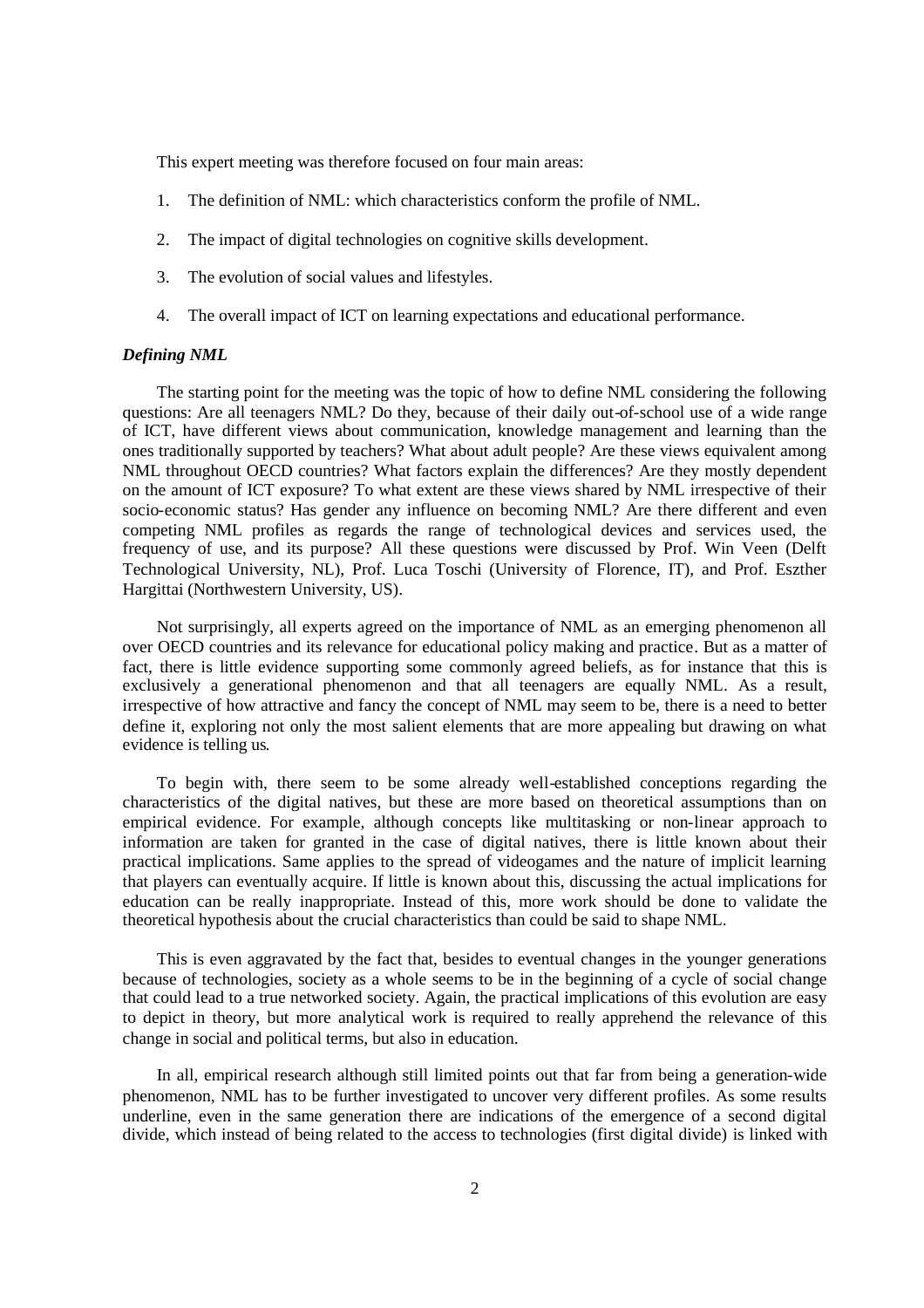the uses given to digital technologies and services. Since differences in use seem to be extremely correlated with socio-economic status and, at the same time, those differences can be expected to have an impact on such status, there is ground for political and educational concern: the lack of political action in this domain, using education as a change agent, can contribute to amplify not only the second digital divide but, what is even worse, the socio-economic differences which such a divide is already reflecting.

Besides to socio-economic status, gender and age seem to have important implications in terms of generating different approaches to digital technologies and services, different levels of mastery of the required skills and, in the end, alternative uses. To sum up, the concept of NML may be useful just to refer to a generational phenomenon, but it does not carry *per se* enough analytical weight. The problem is far from being generational only: on the one hand, the effects of being surrounded by digital technologies and services also affect growing numbers of the adult population and, on the other, the effects are likely to be different according to age, but also according to socio-economic status and gender.

## *Cognitive skills development*

Generally, the discussion about the effects of digital technologies focuses on the impact on cognitive skills. Accordingly, this session was devoted to try to respond to the following questions: Does a continuous use of ICT have an impact on the development of cognitive skills? Do NML learn differently? Have NML developed alternative strategies to retrieve, manage, create and share knowledge to those supported by school education. If so, what evidence do we have? The main discussants were Prof. Paolo Ferri (University of Milano Bicocca, IT), Prof. Josie Taylor (Open University, UK), and Prof. Ros Sutherland (University of Bristol, UK).

Most attention was devoted to the analysis of how young people learn to use and use technologies, particularly outside schools and also with mobile devices. However, once again, little seems to be known about the effects of technologies on cognitive skills development. And this issue deserves far more attention.

Studies carried out with children age 3 to 10 seem to demonstrate that what really matters in the development of skills related to technologies are two factors: first, the impulse to experiment and discover, and the consequent lack of fear, that characterises the exploratory behaviour of children at a very young age; and second, the effects of their predisposition to emulate adults' behaviour as well. The latter shows, once again, the importance of the gender issue and the relevance that the differences of use according to gender can have in education, both at home and in schools.

Not surprisingly, a number of experts raised the issue of the contrast between these somewhat natural behaviours and the ones imposed during formal schooling, where technologies seem to play a very marginal role at teachers' discretion. Although there was no clear evidence for this, it was suggested that such a contrast could contribute to explain, at later ages, the increasing feeling of disaffection towards schools.

School disaffection and pupils' increasing lack of interest in school-based learning was also related to the need of new teacher profiles, in the line of the New Millennium Teachers. In the light of this discussion the issue of initial teacher training rapidly emerged as one of the most salient issues. Although some studies show that teachers are amongst the most skilled technology users, the fact is that they are unable to take benefit of this competence and to apply it to the way they teach. It was argued that this was partly the default of the current configuration of education systems, but also the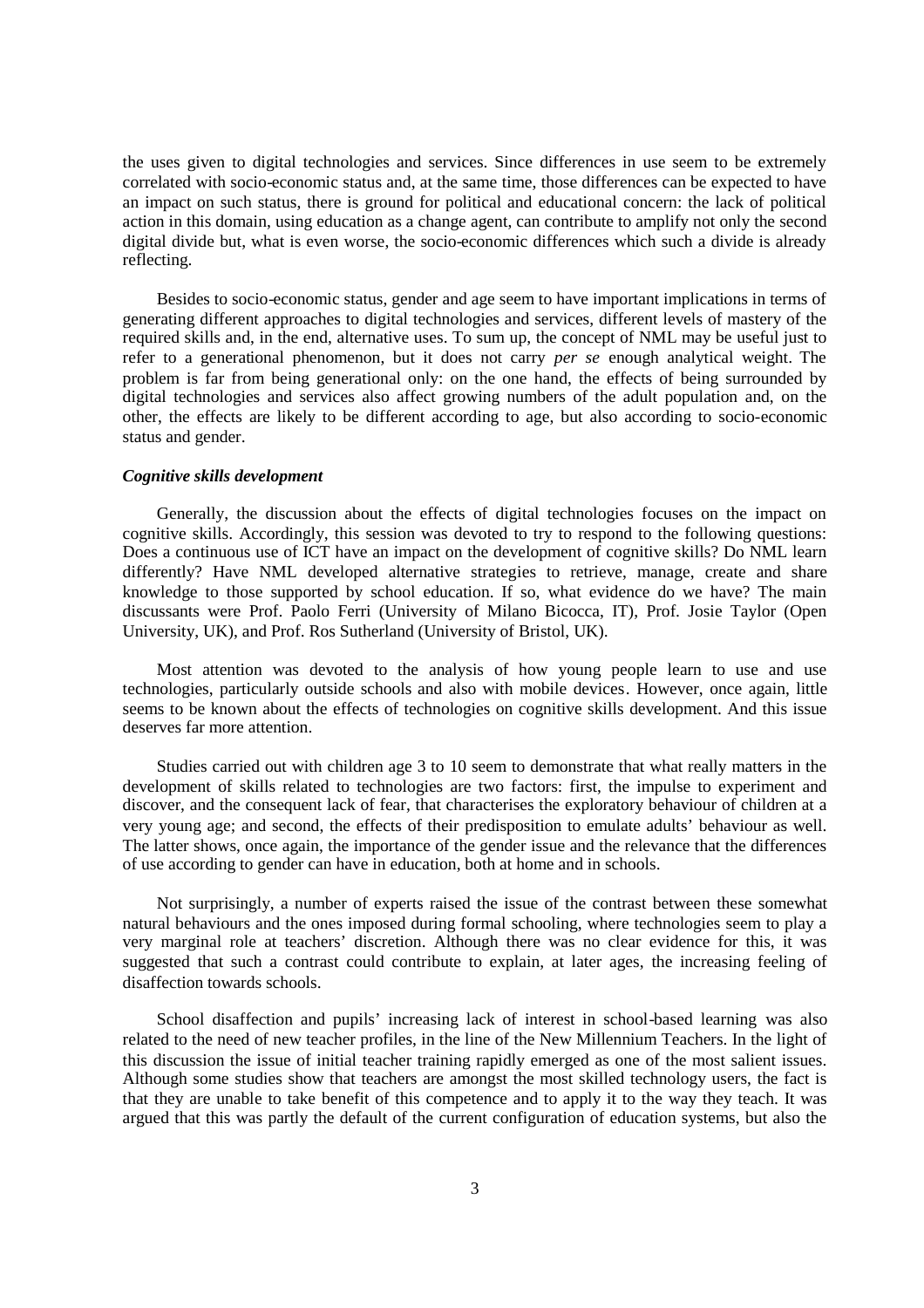lack of a clear vision of what teaching in the new millennium should look like and, accordingly, the absence of initial teacher training programs where such a vision is embodied.

### *Social values and lifestyles*

An ample range of perspectives were intended to throw light on the impact of digital technologies on social values and lifestyles, in an attempt to respond to some of the following questions: Does a continuous use of ICT affect cultural patterns and values as to challenge those prevalent in education? Is there a global convergence of lifestyles because of the influence of digital content? Does physical isolation tend to be reinforced or civic engagement avoided? Does digital-related activity is extended longer and tends to cover time spans previously devoted to rest? Are immediate responses and quick reaction speeds seen as the norm in personal communication? Is multimedia content considered to be, by its very nature, of higher value than mere text? The speakers for this session were Prof. Andy Gordon (University of Washington, US), Prof. Dominique Pasquier (CNRS - École des Hautes Études en Sciences Sociales, FR), Prof. Manuela Pietrass (University of Munich, DE) and Prof. Lance Bennet (University of Washington, US).

Research carried so far supports the idea that there is a growing gap between school culture, and the values and lifestyles traditionally associated to it, and young people's cultures. A number of factors can explain this gap, ranging from the evolution of family patterns to the emergence of specific cultural products for young people, increasingly associated with digital media, as well as the democratisation of schooling which contributes to the extension of young dependency on parents. The effects of this growing gap are the crisis of the vertical transmission of culture, as operated historically in schools, and the increase of horizontal socialization among young people.

Both of these result in the isolation of teachers who can hardly find their way in bridging the gap between school and home cultures and making them at least compatible. Moreover, teachers seem to be subjected to pressure to adopt always the latest technologies, which easily become intrusively, instead of being invited to ask for the kind of technologies they really need to facilitate learning. At least in some subject areas, like in civic education for instance, there is also the need to redefine teaching and learning in order to cope with new societal demands –and in this case, for instance, as a result of a reconsideration of the concept of citizenship in the networked society. So, it is not only about teaching methods, but even more about the goals of education.

It would be a mistake to consider that technologies bring with them a specific set of values or suggest a particular lifestyle. Once again one must keep in mind that technologies are just tools which can be used in a variety of ways, and the issue is that the appropriation of these new media is different according not only to socio-economic status but also to gender. There is enough evidence to support that different socio-economic status result in different uses of technologies and in different, so to say, architectures of knowledge, where, for instance, reading books may or may not be seen as an important source of knowledge and culture. Interestingly enough, girls are very much linked to old, traditional media such as books, and at the same time the uses they make of technologies are very focused on communication; so, in many respects, boys, as NML, pay a price.

### *Learning expectations and educational performance*

The final session of presentations was entirely devoted to the analysis of the relationships between ICT and learning expectations and educational performance, according to the following questions: Is there sustained evidence regarding the effects of technology on educational achievement? Is there a contradiction between how NML manage knowledge outside and inside schools? How do NML see the school education they are getting in regards to the use of ICT? Are they supportive of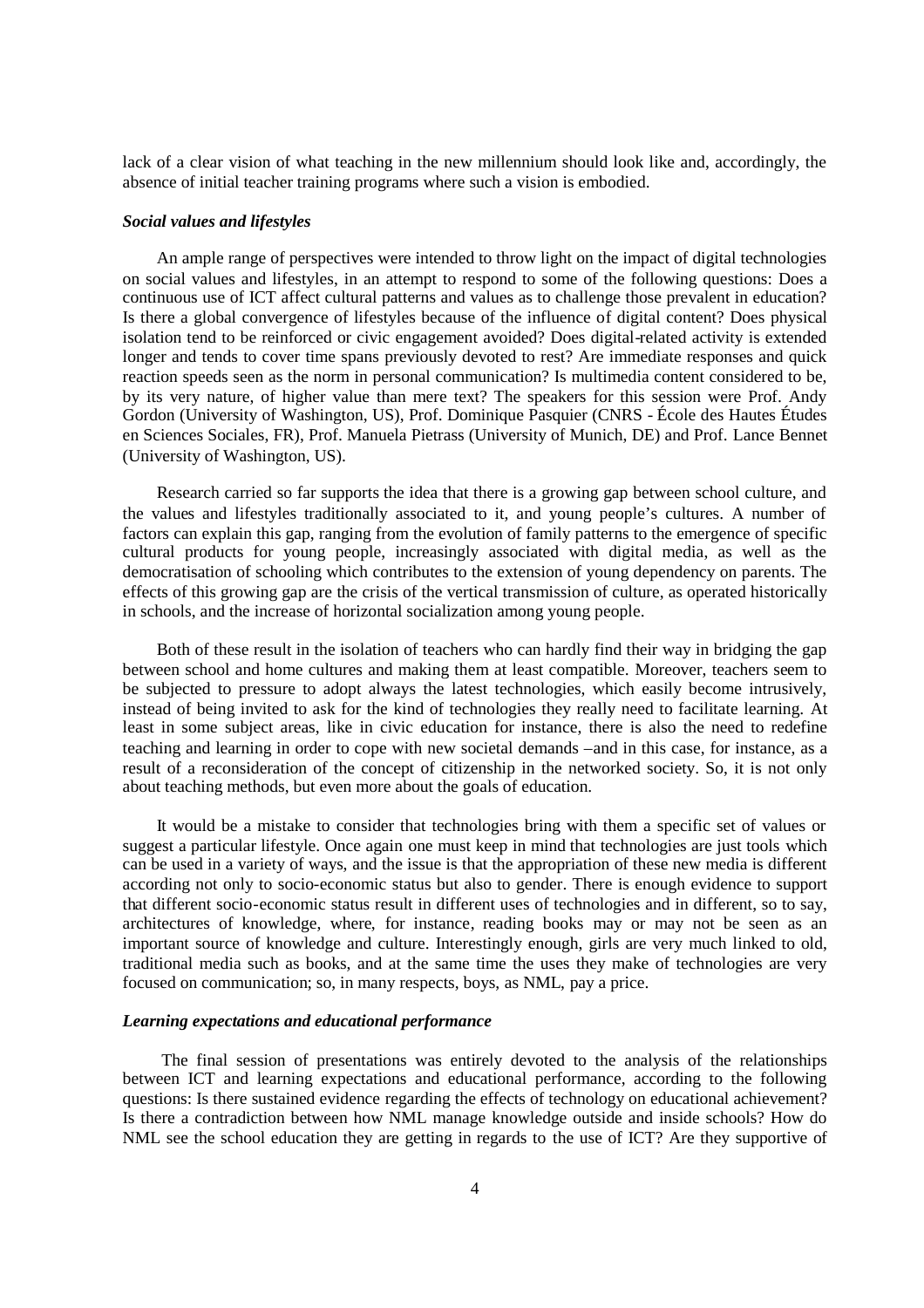ICT-based educational innovations or, rather, would they prefer to keep teaching as traditional as it can be? Do they mostly welcome more flexible ways of ICT-enhanced learning such as e-learning? The discussants were Dr. Giovanni Biondi (INDIRE, IT), Prof. Andrew Richards (University of York, UK) Prof. Eric Bruillard (INRP, FR), Prof. Josep Maria Mominó (Universitat Oberta de Catalunya, ES), and Prof. Morten Søby (ITU, NO).

There was a consensus among the experts regarding a number of points. The issue of the implications of digital technologies on learning expectations and educational performance was extremely important but very difficult to approach. The importance lies particularly on the eventual implications that evidence on the positive links between technologies and education can have both at a political and a practical level. The difficulties arise from two different areas. On the one hand, it is a domain where simple causal models are not helpful at all, given the number of variables and contextual factors that intervene. On the other hand, the research done so far seems to be extremely influenced by the agenda of the researcher or of the agency funding the research. On this basis, it is not surprising that the results, as shown by a number of research reviews if not contradictory, are at least inconclusive. This clearly points out that the need for new models and research strategies, which clearly consider that the impact of technologies on learning, may need at least 4 or 5 years to become measurable.

A second point was the transformation of digital technologies and applications both in society and in education. Social applications, which truly embody the concept of the network society, become increasingly important and gain users among young people. Educational institutions should therefore realize that most pupils already have the competence to deal with sophisticated learning environments where digital resources are an important asset. It is important for these institutions to figure out ways in which they can promote the convergence of all educational resources, traditional and digital.

The third and probably the most important point was, once again, the discussion about the emergence of the new digital divide on the basis of what consistent evidence is showing: even if the issue of access seems to be solved in most, if not all, OECD countries, there is an unequal appropriation of the technological benefits, and the actual uses being made tend to reinforce the impact of socio-economic status on learning. The Matthew effect was evoked to recall that children who already have a good starting point in terms of socio-economic status and level of parental education get more positive effects from digital technologies and services than the ones who lack these conditions. The problem lies in the fact that, in the long run, those technologies and services contribute to an increase of the social divide.

New public policies must be designed to cope with the perverse effects of only providing access to these technologies in educational settings. There is also room for improvement also from the practitioners'perspective. The need for a new kind of New Millennium Teachers was also suggested, but the reference was meant to suggest that one of the most outstanding problems related to the use of digital technologies in educational contexts is the fact that they are hardly put to use in teacher training institutions. Because of this, teachers lack a clear vision and the role models necessary for an effective use of technologies in teaching. Add to this the lack of incentives to actually use them, including also inconclusive evidence on their effects, and the result cannot be other than scattered experiences and innovations. Certainly, economic research can be extremely helpful in providing powerful reasons to reconsider the role and use of digital technologies in educational settings, particularly if it addresses the issue of value and real significance of technological skills in promoting economic growth, and what the actual demands of labour markets are in this area.

The last point was the claim that the assessment of learning, especially in schools, should reflect the competences that seem to be linked to digital technologies. Accordingly, instead of focusing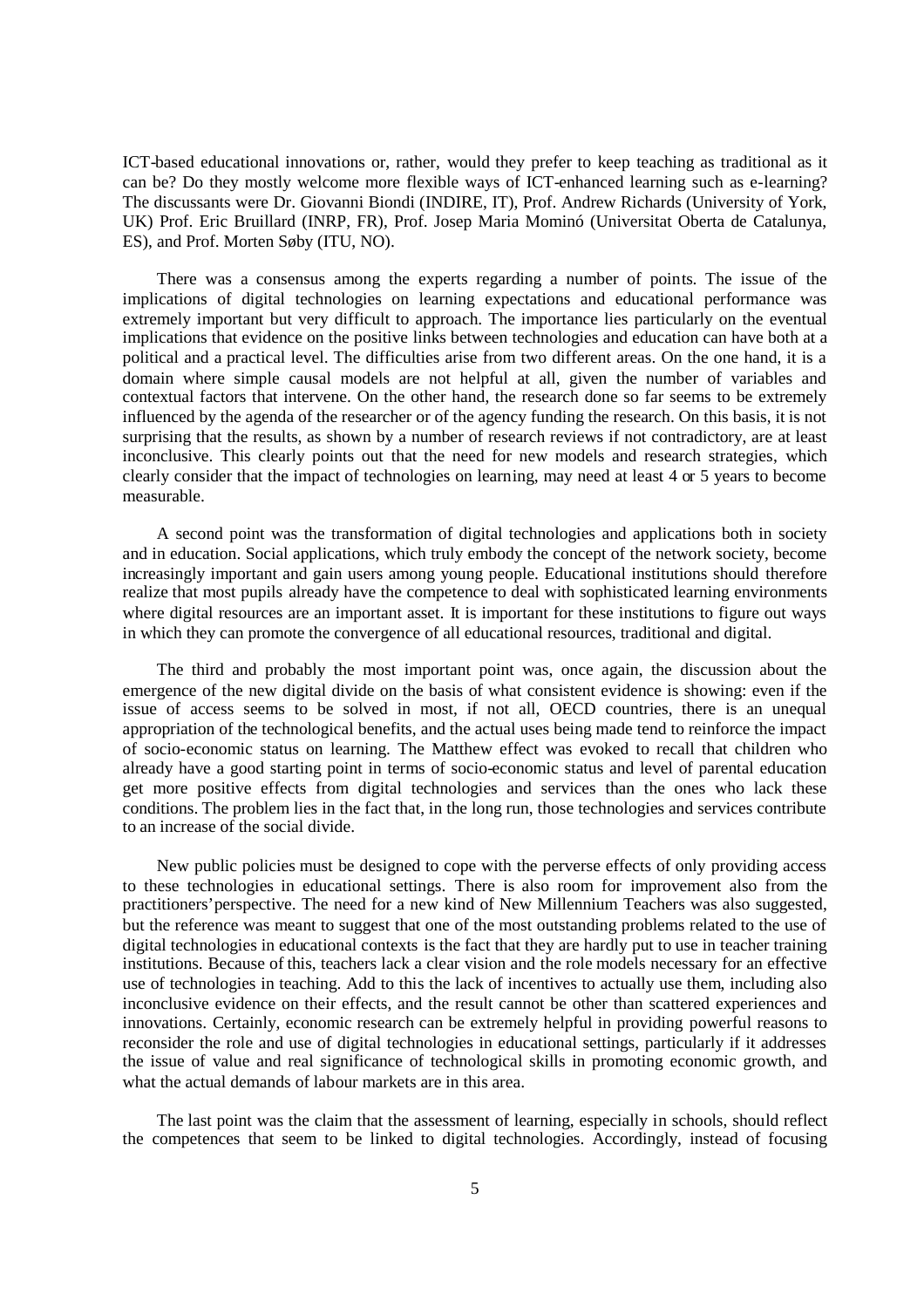exclusively on what pupils and students learn in terms of contents or subject-based skills, assessment should also consider what the knowledge society identifies as critical competences, particularly those related to communication and knowledge management. Otherwise, the risk of widening the gap between educational institutions and life in the world outside could be inevitable.

## **Methodological suggestions**

A final session was devoted to the discussion of the methodological strategies of the New Millennium Learners Project and how to strengthen the added value of the unique CERI comparative and evidence-based approach. Experts worked in teams for this session.

The main suggestions arising from this session were as follows:

- 1. The emergence of new issues for analysis throughout the development of the project:
	- Diverse profiles of NML
	- Gender
	- Teacher training
	- Games
	- Research on the educational effectiveness of technologies
	- New forms of digital divide connected to alternative uses of technologies
- 2. To facilitate the exchanges among experts by means of the setting up of a knowledge network on NML.
- 3. To make an effort to bring in the voices, the perspectives and the suggestions of NML themselves into the conversation, making them an integral part of the project.
- 4. To increase the dissemination efforts of this project addressed to teachers, on the one hand, and policy makers, on the other, bringing as many evidences documenting the changes occurring as possible, as well as creating opportunities for dialogue among them. Consider also their participation in assessing the design of the research component of this project

### **Next steps**

Having settled the scene for the NML project thanks to this kick-off meeting, the project will now be entering a stage of full development in the area of the analysis of the demand-side, including activities in the areas of desk research, expert consultation, and empirical research. Some initiatives for dissemination are also being considered. All of these activities will be carried out until March 2008. Starting in late 2007 a parallel cycle of activities will address the issue of NML from the supply-side. both from the institutions' and policy-makers' perspectives.

## *Desk research*

Three main tasks are envisaged: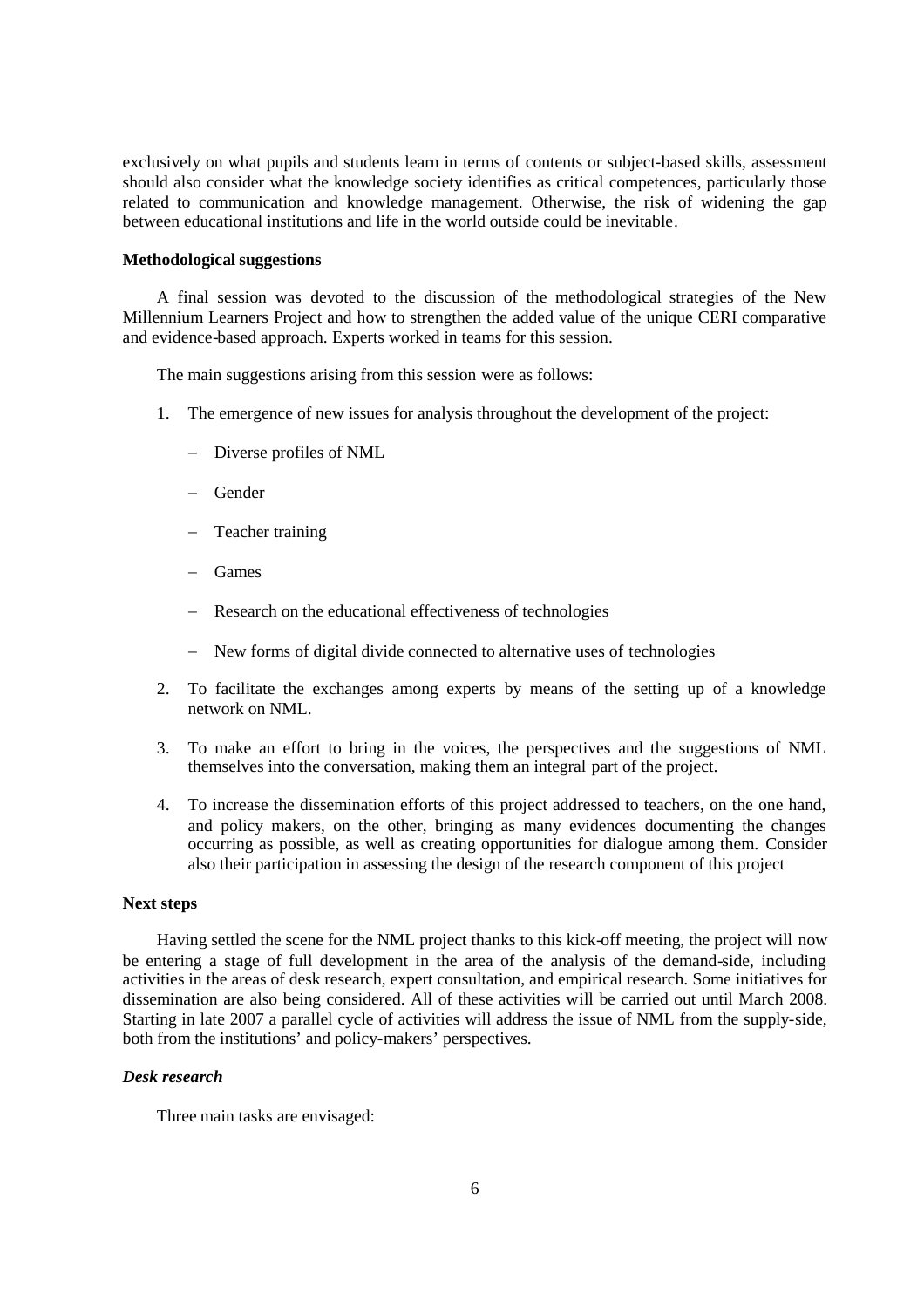- 1. *A statistical overview of the emergence of NML in OECD countries*. This overview should provide insights on the impact of factors like age, gender and socio-economic status in appearance of different NML profiles. This task has already begun but some experts may be asked to provide national accounts in this area.
- 2. *A series of research reviews* on the issues of the impact of technologies on cognitive skills development, social values and lifestyles, and learning expectations and educational performance, paying particular attention again to the incidence of factors such as age, gender and socio-economic status. The reviews will be commissioned next April to external experts, trying to cover as many OECD regions as possible.
- 3. *The drafting of a first report* intended to define the phenomenon of NML and provide evidence of their emergence and implications for educational policy-making and practice.

## *Expert consultation*

A full cycle of experts meetings is expected to develop during this year. As a result of this first meeting, the most salient issues to be addressed are the following:

- 1. Is there a gender divide regarding technologies? What implications could this have for education?
- 2. The second digital divide: NML and socio-economic status.
- 3. Do videogames have any effect on learners' minds? Are serious videogames worth the effort?
- 4. Teacher students as NML: What are their expectations regarding the uses of digital technologies in education? What is the role of these technologies in their training as teachers?
- 5. Research on the educational effectiveness of digital technologies: What do we know? What should be investigated? How?

Possible venues and times for these expert meetings are currently under discussion with governments and institutions that have expressed interest in hosting them.

# *Empirical research*

As initially foreseen, the project will have two main empirical components: a questionnaire and a qualitative research module.

- The *questionnaire* will be run in conjunction with the next PISA round in 2009. A new series of items have been already developed to modify the ICT familiarity questionnaire, but more work is needed to improve the pupil's background questionnaire.
- The components of the *qualitative research module* have yet to be designed. The concept of this module is to confront samples of learners (accounting for age, gender and socioeconomic status differences) with a number of tasks to solve involving both communication and knowledge management. Some of these tasks will be related to education or training,